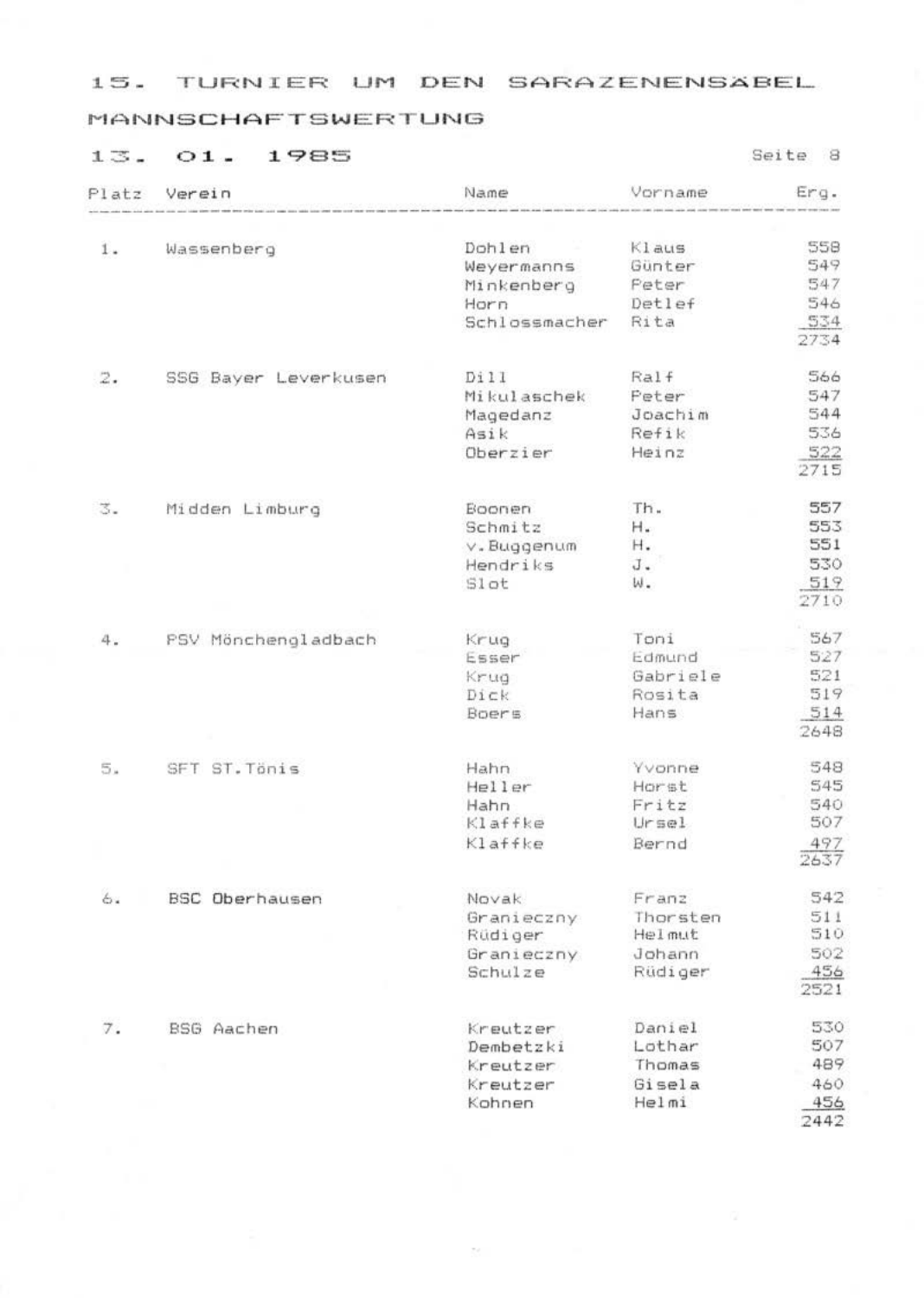# EINZELWERTUNG SCHUTZENKLASSE

#### 13, 01, 1985

|     | Platz Name<br>**************** | Vornage  | Verein                     |     |              | Erg. Tr. 10er 9er |                |
|-----|--------------------------------|----------|----------------------------|-----|--------------|-------------------|----------------|
| 1.  | 0:11                           | Ralf     |                            |     |              |                   |                |
|     |                                |          | SSG Bayer Leverkusen       | 566 | 60           | 32                | 23             |
| 2.  | <b>Doblen</b>                  | Klaus    | Wassenberg                 | 558 | 60           | 29                | 22             |
| 3.  | Boonen                         | Th.      | Midden Lieburg             | 557 | 60           | 28                | 23             |
| 4.  | Sintek                         | Econ     | SSK Krefeld                | 556 | 60           | 28                | 21             |
| 5.  | Schmitz                        | н.       | Midden Lieburo             | 553 | 60           | 23                | 30             |
| 6.  | v. Buggenus                    | H.       | Midden Liaburg             | 551 | 60           | 25                | 24             |
| 7.  | Wevernanns                     | Günter   | Wassenberg                 | 549 | $40-$        | 26                | 20             |
| R.  | Minkenberg                     | Pater    | Wassenberg                 | 547 | 60           | 29                | 14             |
| 9.  | Mikulaschek                    | Pater    | SSG Baver Leverkusen       | 547 | 60           | 22                | 26             |
| 10. | <b>Horn</b>                    | Detlef   | Wassenberg                 | 546 | 60           | 25                | 20             |
| 11. | Heller                         | Horst    | SFT ST. Ténis              | 545 | 60           | 23                | 22             |
| 12. | Kløidt                         | Warner   | RSF Velbert                | 545 | 40           | 18                | 32             |
| 13. | Magedanz                       | Joachim  | SSG Baver Leverkusen       | 544 | 60           | 24                | 21             |
| 14. | Novak                          | Franz    | BSC Oberhausen             | 542 | 60.          | 23                | 22             |
| 15. | Hittner                        | Rainer   | BSV Boreagen               | 534 | 60           | 21                | 19             |
| 16. | Paters                         | н.       | SC Centaur Asten           | 534 | 60           | 16                | 26             |
| 17. | Hendriks                       | s.       | Midden Limburg             | 530 | 59           | 22                | 22             |
| 18. | v.d.Hurk                       | Ρ.       | SC Centaur Asten           | 529 | 60           | 22                | 23             |
| 19. | Wolf                           | Udo -    | RSC Kaarst                 | 529 | 60           | 15                | 27             |
| 20. | Neitzel                        | Wolfgang | Wassenberg                 | 526 | 60           | 19                | 22             |
| 21. | Hecker                         | Martin   | RTV Rhevdt                 | 526 | 60.5         | 16                | 20             |
| 22. | Mews                           | Alfred   | BSV Doneagen               | 522 | $40-$        | 13                | 2 <sub>b</sub> |
| 23. | Slot                           | W.       | Midden Liaburg             | 519 | 60           | 17                | 23             |
| 24. | Tappeser                       | Wolfgang | <b>BSC Lohenorin Kleve</b> | 519 | $60 -$       | 14                | 24             |
| 25. | Boers                          | Hans     | PSV Mönchengladbach        | 514 | 60           | 09                | 27             |
| 26. | Barthen                        | Pater    | BSV Dormagen               | 513 | $60 - 60$    | 13                | 20             |
| 27. | Budding                        | A.       | SC Centaur Asten           | 498 | 59           | 14                | 18             |
| 28. | Schaitz                        | Marcus   | RTV Rhevdt                 | 496 | 60           | 12                | 18             |
| 29. | Hinrichsen                     | Hereann  | Stommeiner Bosenschützen   | 488 | 59           | 12                | 20             |
| 50. | Holz                           | Frank    | PSV Minchengladbach        | 487 | 60           | 10                | 15             |
| 31. | Fälske                         | Gerd     | PSV Monchengladbach        | 486 | 60           | $\mathbf{11}$     | 18             |
| 32. | Herben                         | c.       | Midden Liaburo             | 485 | 60           | 68                | 17             |
| 33. | <b>Schreurs</b>                | Jack     | Midden Lieburg             | 482 | 60.          | 10                | 16             |
| 34. | Klanten                        | Walter   | SFT ST. Tánis              | 481 | w            | 07                | 14             |
| 35. | Grawinkel                      | Raloh    | <b>BSF Velbert</b>         | 471 | 60           | 07                | 13             |
| 36. | Schreurs:                      | 1.6.     | Midden Linburg             | 469 | 60           | 04                | 18             |
| 37. | Tenten                         | Bernd    | PSV Minchengladbach        | 456 | 60           | 05                | 17             |
| 38. | Schulze                        | Rüdiger  | <b>BSC Oberhausen</b>      | 456 | 60           | 04.               | 14             |
| 39. | Szukaj                         | Fritz    | BSV Aldenrade-Fahrn        | 452 | 60.          | 03                | 20             |
| 40. | Erpelding                      | Fordi    | Stommelner Bogenschützen   | 446 | $\mathbf{A}$ | 06                | 14             |
| 41. | Minten                         | Klaus    | <b>RTV Rhevdt</b>          | 438 | 59           | 04.               | $\mathbf{H}$   |
| 42. | Behnke                         | Martin   | <b>BSF Velbert</b>         | 372 | 56           | 06                | (1)            |
| 43. | Valcear                        | Alex     | <b>RSC Kaarst</b>          | 175 | 60           | 02                | 02             |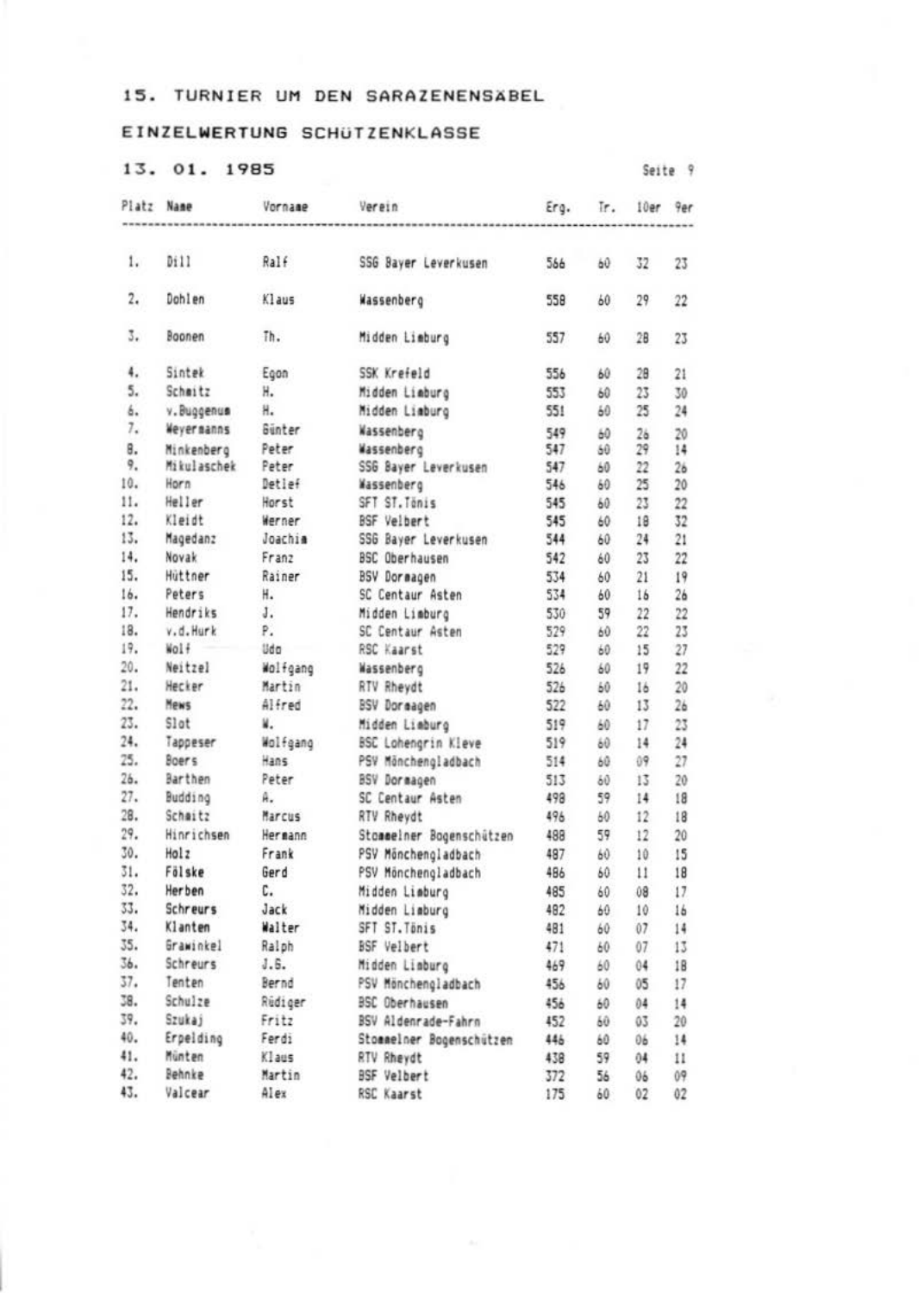# EINZELWERTUNG HERREN-ALTERSKLASSE

#### 13. 01. 1985

Smite 10

| Platz                   | Name             | Vornage  | Verein                   | Erg. | Tr. | 10er         | <b>9ar</b>      |
|-------------------------|------------------|----------|--------------------------|------|-----|--------------|-----------------|
| 1.                      | Krug             | Tosi     | PSV Mönchengladbach      | 567  | 60  | 34           | 19              |
| $\overline{\mathbf{r}}$ | Habn             | Fritz    | SFT ST. Tonis            | 540  | 60  | 24           | 18              |
| 3.                      | Kihnen           | Manired  | <b>196 Kreield</b>       | 539  | 60  | $^{24}$      | 19              |
| 4.                      | Scholz           | Barthold | Essen                    | 539  | 60  | 23           | 18              |
| s.                      | Asik             | Refik    | SSG Bayer Leverkusen     | 536  | 60  | 20           | $\overline{22}$ |
| ь.                      | <b>Gisbertz</b>  | Robert   | Sportsch.Langerw.        | 532  | 60  | 18           | 25              |
| $\overline{\imath}$ .   | Hendrix          | Willi    | <b>ISS Krofeld</b>       | 530  | 59  | 18           | 26              |
| 8.                      | Esser            | Edmund   | PSV Minchengladbach      | 527  | 60  | 14           | 26              |
| $\overline{q}$          | <b>Obseziar</b>  | Heinz    | 556 Baver Leverkusen     | 522  | 60  | 17           | 21              |
| 10.                     | Hendelkens       | Peter    | Wassenberg               | 516  | 60  | 10           | 25              |
| 11.                     | Japckel          | Herbert  | PSV Mönchengladbach      | 511  | 59  | 17           | 23              |
| 12.                     | Rüdiger          | Helest   | <b>BSC Oberhausen</b>    | 510  | 60  | 13           | 22              |
| 13.                     | <b>Oeabetzki</b> | Lothar   | BS6 Aachen               | 507  | 60  | 12           | 17              |
| 14.                     | Granieczny       | Johann   | <b>BSC Oberhausen</b>    | 502  | 59  | 17           | 20              |
| 15.                     | Seul             | Klaus    | RSC Kaarst               | 500  | 60  | $\mathbf{H}$ | 14              |
| 16.                     | Dick             | Rolf     | PSV Mönchengladbach      | 498  | W   | Ħ            | 19              |
| 17.                     | Klaffke          | Bernd    | SFT ST. Tónis            | 497  | M)  | n            | 17              |
| 18.                     | van Reeth        | 30566    | St. Seb. Troisdor+       | 461  | 60  | 07           | 15              |
| 19.                     | Schulte          | Gend     | SK Falke Krefeld         | 457  | 60  | te           | 12              |
| 20.                     | Michels          | т.       | SC Centaur Asten         | 454  | W3  | ö5           | 13              |
| 21.                     | Kranz            | Werner   | SSG Bayer Leverkusen     | 437  | 60  | 06           | 08              |
| 22.                     | Hellmund         | Adolf    | Stonmelner Booenschützen | 390  | 58  | ö5           | 07              |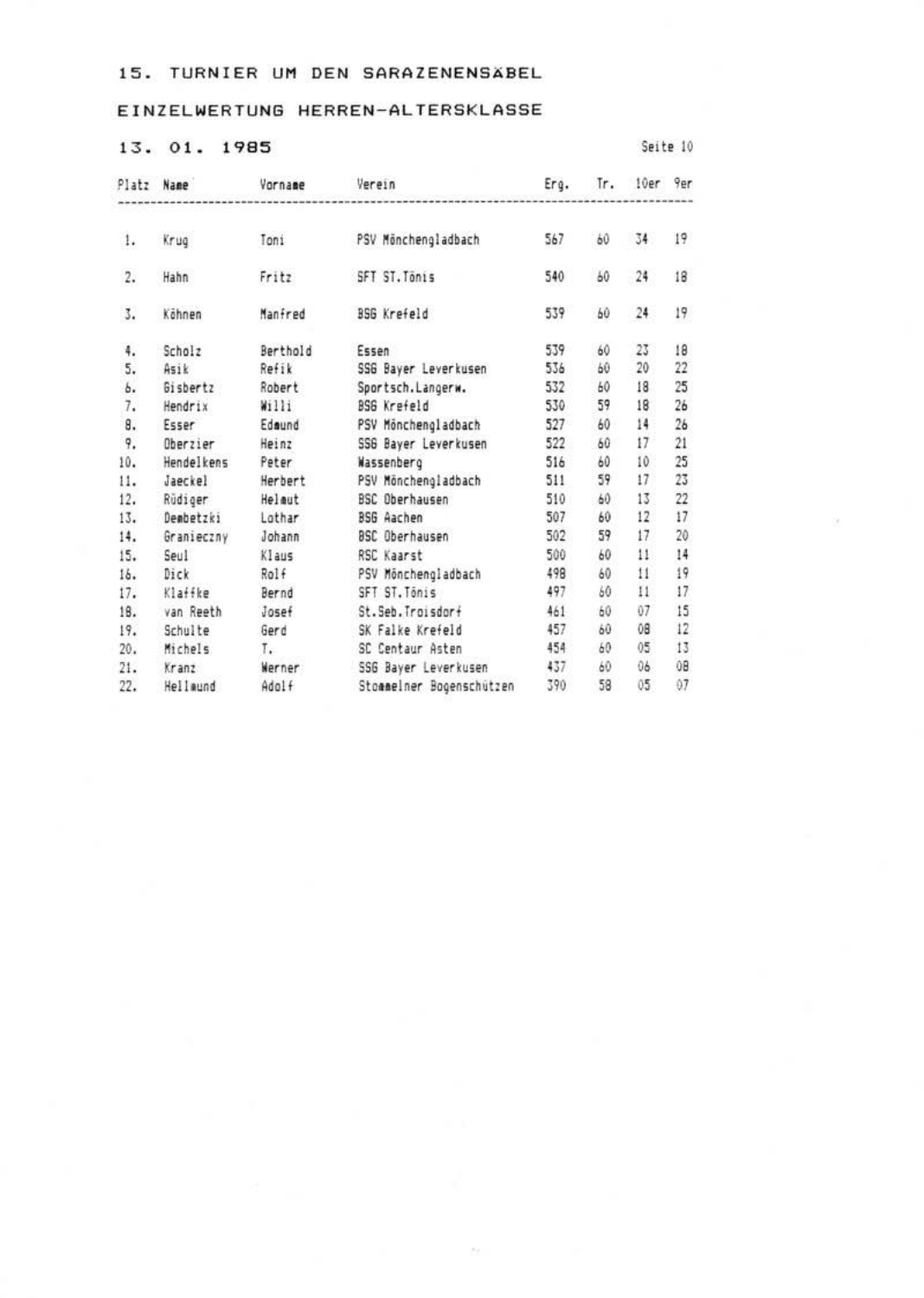### EINZELWERTUNG DAMENKLASSE

### 13. 01. 1985

| Platz | <b>Name</b>   | Vornage       | Verein               | Erg. | īr. | 10er          | 9pr             |
|-------|---------------|---------------|----------------------|------|-----|---------------|-----------------|
| 1.    | Hahn          | <b>Yvonne</b> | SFT ST. Tonis        | 548  | 60  | 22            | 24              |
| 2.    | Schlosseacher | Rita          | Wassenberg           | 534  | 60  | 21            | 20              |
| I.    | Dick          | Rosita        | PSV Mánchenol adbach | 519  | 60  | 12            | 19              |
| 4.    | Plettenstein  | Christine     | Essen                | 509  | 60  | 14            | 18              |
| 5.    | Purz          | Ingrid        | KKB Kálo             | 509  | 60  | $\mathbf{11}$ | 19              |
| b.    | Klaffke       | Ursel         | SFT ST. Tonis        | 507  | 60  | 11            | 22              |
| 7.    | Holz          | Margot        | PSV Mäncheneladbach  | 498  | 60  | 14            | 18              |
| 8.    | Frenken       | Claudia       | BSC Mönchengladbach  | 493  | 60  | 06            | 25              |
| 9.    | Slot          | 8.            | Midden Liaburg       | 464  | 60  | $\mathbf{1}$  | 13              |
| 10.   | Schmitz       | īr.           | Midden Limburo       | 460  | 60  | 14            | $\overline{14}$ |
| 11.   | Kreutzer      | Gisela        | <b>BSG Aaches</b>    | 440  | 60  | 08            | 15              |
| 12.   | Wevernanns    | Rosemarie     | Wassenberg           | 457  | 59  | (G)           | 13              |
| 13.   | Strecknann    | Brigitte      | <b>BSF</b> Velbert   | 403  | 58  | 04            | 11              |
| 14.   | Thelen        | Anatta        | SFT ST. Ténis        | 396  | 60  | 05            | 0B              |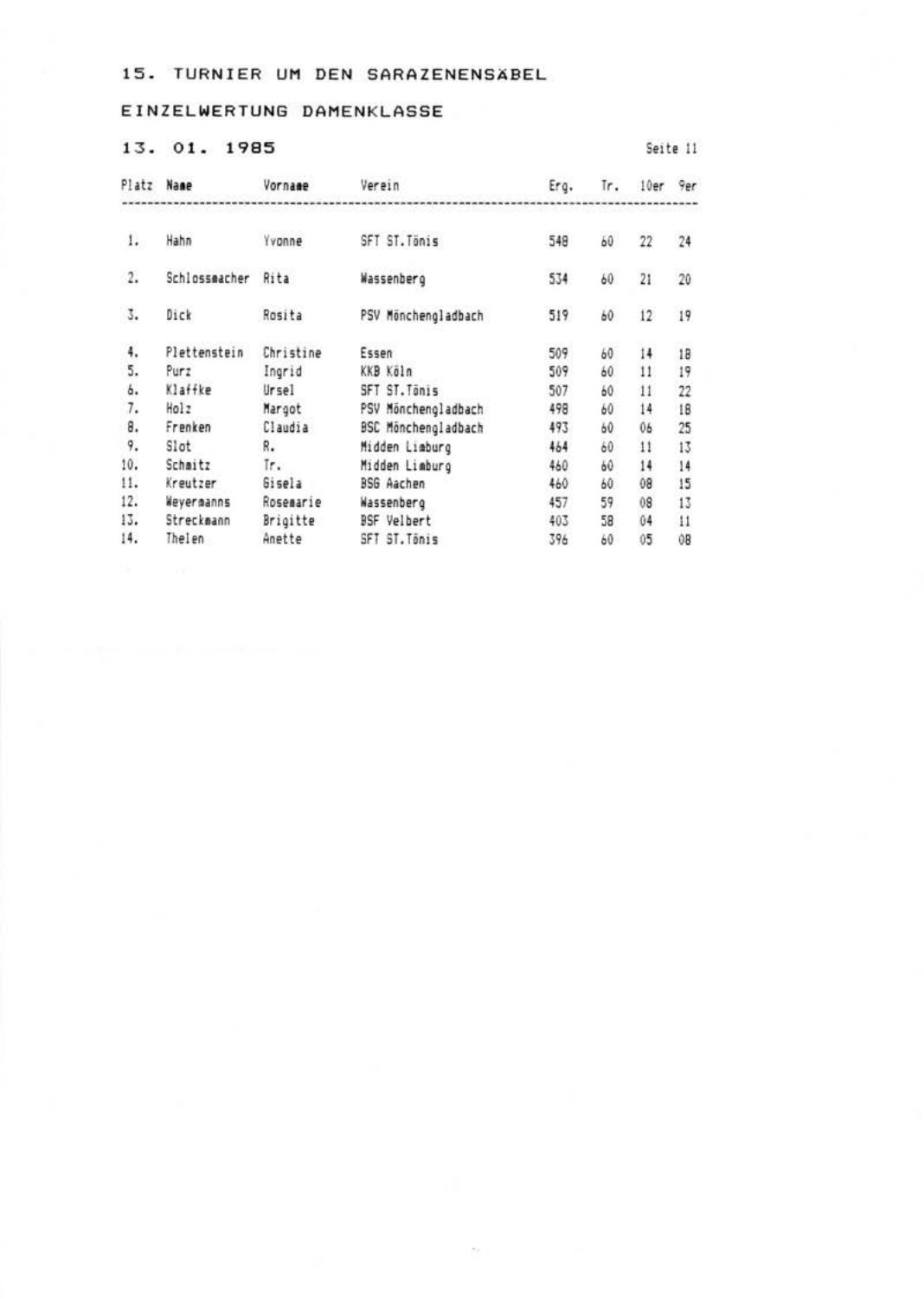EINZELWERTUNG DAMEN-ALTERSKLASSE

13. 01. 1985

| Platz Name |                    | Vornage         | Verein                                   | Erg.       | īr.      | 10ar     | 9ar                       |
|------------|--------------------|-----------------|------------------------------------------|------------|----------|----------|---------------------------|
| 1.         | Derson             | Anneliese       | BSG Krefpld                              | 527        | Ы        | 16       | $\overline{\mathfrak{L}}$ |
| 2.         | $Kr\omega$         | Gabriele        | PSV Mönchengladbach                      | 521        | Ы        | 12       | 24                        |
| 3.         | van Reeth          | Henriette       | St. Seb. Troisdorf                       | 492        | 60       | 08       | 22                        |
| 4.<br>5.   | Kohnen<br>Dr. Isio | Welei<br>Renate | <b>BSG</b> Aachen<br>PSV Monchenoladbach | 456<br>366 | 60<br>58 | 12<br>08 | $^{19}$<br>0ě             |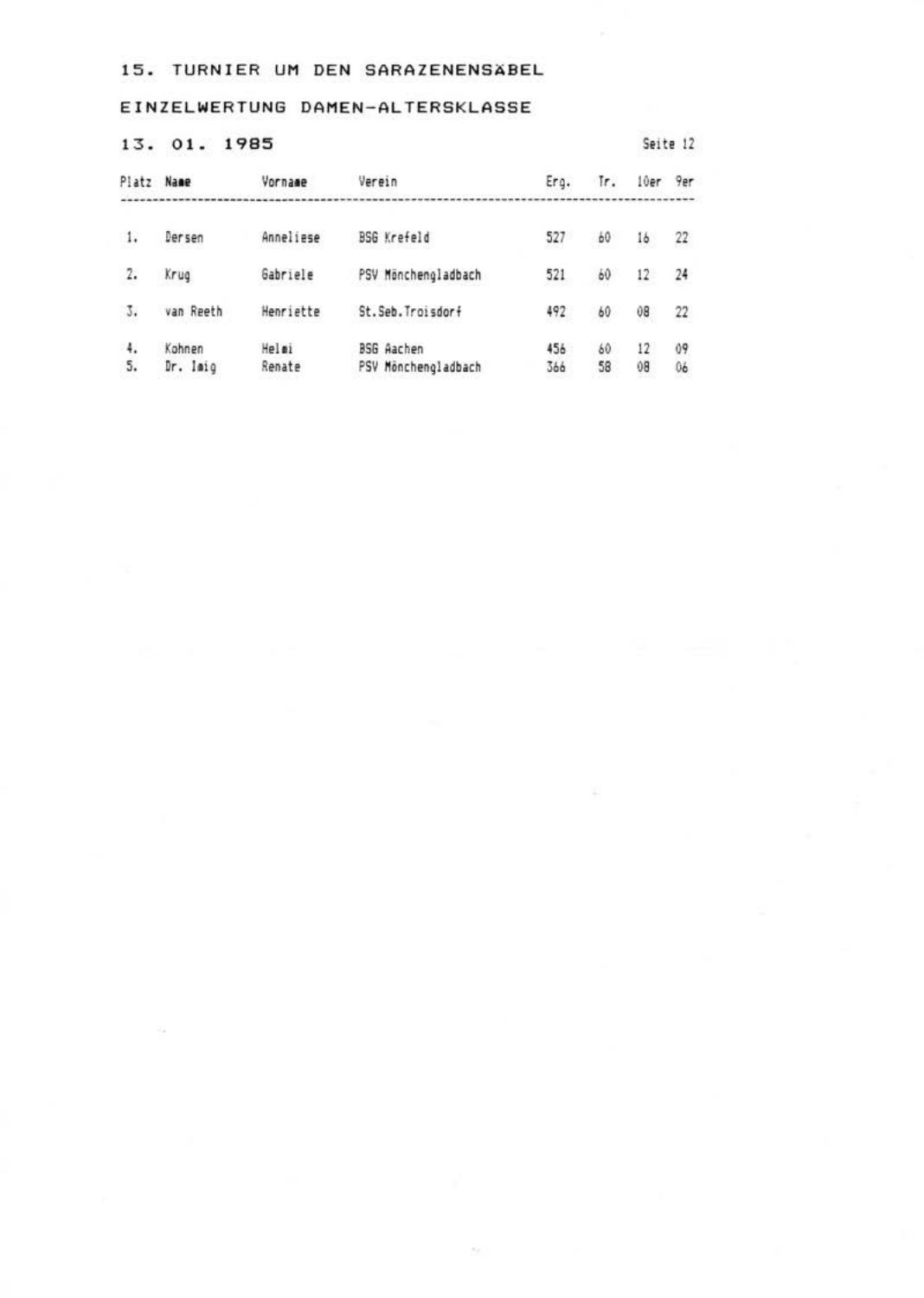# EINZELWERTUNG JUNIORENKLASSE

### 13. 01. 1985

| Platz Name     |            | Vornage        | Verein                     | Ero. | Tr. | 10ar           | <b>Ter</b>      |
|----------------|------------|----------------|----------------------------|------|-----|----------------|-----------------|
| ī.             | Seul       | Stefan         | <b>RSC Kaarst</b>          | 553  | 60  | 2 <sub>b</sub> | 25              |
| $\mathfrak{D}$ | Readts     | Michael        | <b>BSC Lohenorin Kleve</b> | 510  | 60  | 16             | 22              |
| 3.             | Sachse     | Manfred        | <b>RTV Rhavdt</b>          | 497  | 60  | 16             | $\mathbf{H}$    |
| 4,             | Horn       | Thomas         | Wassenberg                 | 492  | 60  | 13             | 12              |
| 5,             | Schintz    | Beate          | KKB Köln                   | 498  | 60  | 10             | 17              |
| s.             | Krobs      | Philipp        | PSV Minchengladbach        | 482  | 60  | 13             | 13              |
| 7.             | Rademacher | <b>Michael</b> | PSV Minchengladbach        | 444  | 40  | 06             | $\overline{11}$ |
| 8.             | Wershofen  | Christian      | <b>ESC Minchesoladbach</b> | 392  | 60  | 04             | 10              |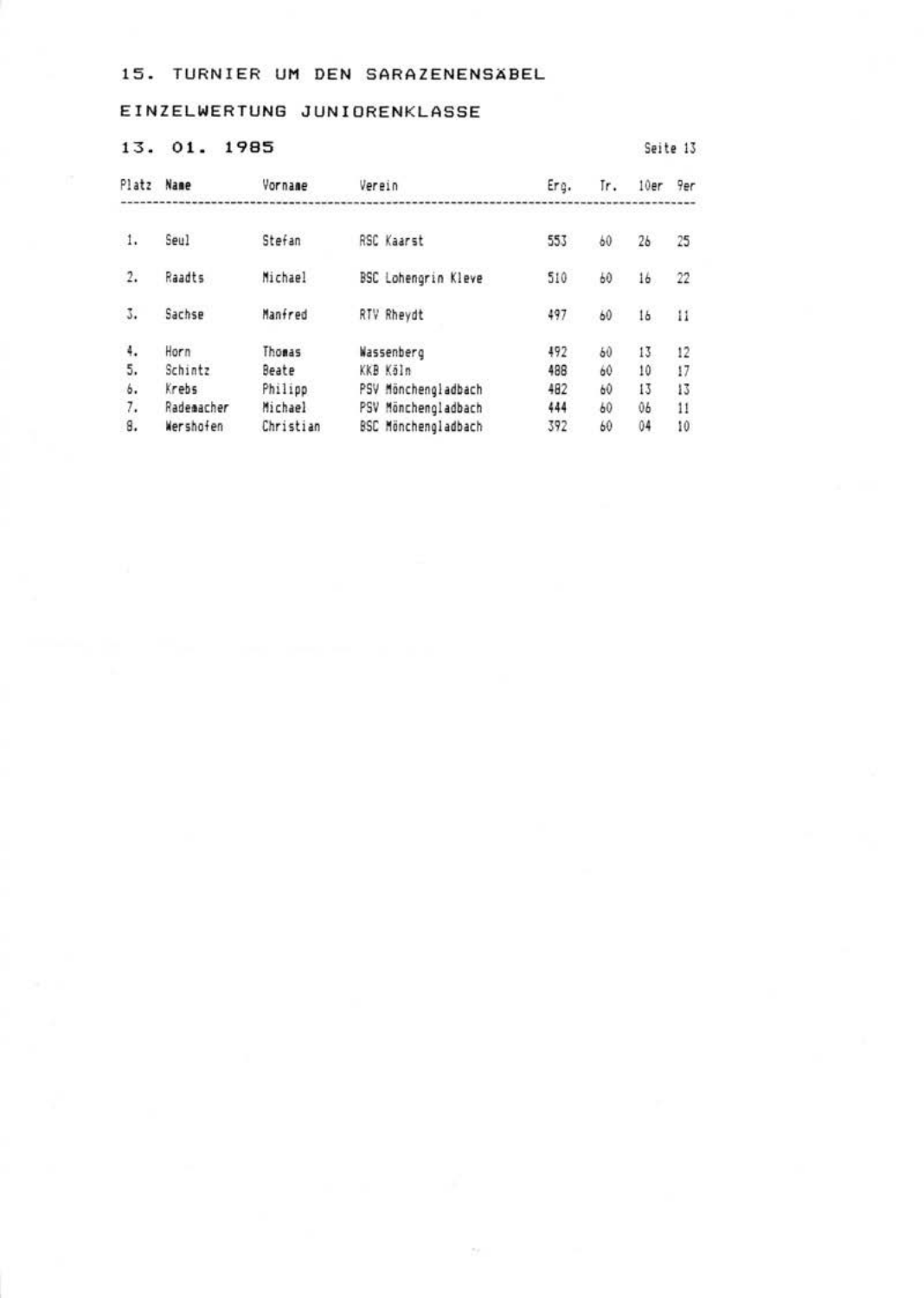### EINZELWERTUNG JUGENDKLASSE

# 13. 01. 1985

| Platz | Name       | Vornage      | Verein                | Erg. | īr. | 10er | 9er          |
|-------|------------|--------------|-----------------------|------|-----|------|--------------|
| 1.    | Kreutzer   | Baniel       | RSG Aachen            | 530  | 60  | 18   | 20           |
| 2.    | Granieczny | Thorsten     | <b>RSC Oberhauses</b> | 511  | 60  | 14   | 17           |
| 3.    | Magedanz   | Stefan       | SSG Baver Leverkusen  | 503  | 60  | 17   | 13           |
| 4.    | Broen      | c.           | Midden Lieburg        | 499  | 60  | 07   | 24           |
| 5.    | Kreutzer   | Thomas       | BSG Aachen            | 489  | 60  | 08   | 14           |
| ь.    | Veverganns | Nicole       | PSV Mönchengladbach   | 483  | 60  | 10   | $\infty$     |
| 7.    | Krichel    | <b>Sitta</b> | BSC Lohengrin Kleve   | 481  | 60  | 14   | 10           |
| 8.    | leiosez    | Michael      | PSV Mönchengladbach   | 469  | 60  | 06   | 13           |
| 9.    | Ohlenforst | Α.           | Midden Liaburg        | 455  | 59  | 09   | $\mathbf{H}$ |
| 10.   | Schrader   | Esther       | PSV Mönchengladbach   | 448  | 60  | 04   | 13           |
| 11.   | Köhler     | Vera         | PSV Monchengladbach   | 444  | 60  | 09   | 06           |
| 12.   | Hedesant   | Heiko        | PSV Monchengladbach   | 421  | 57  | 09   | (d)          |